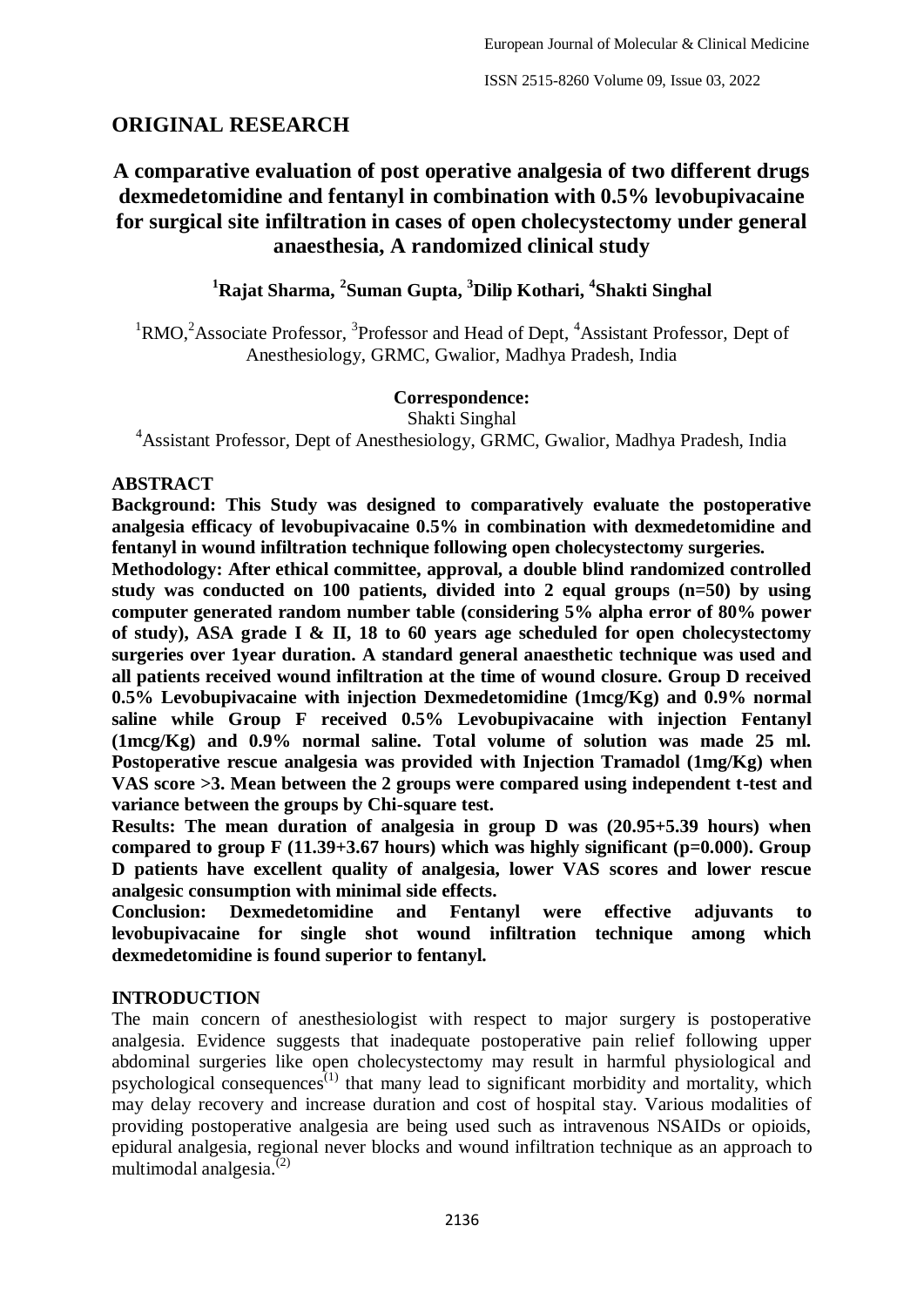As a component of multimodal analgesia, wound infiltration with local anesthetic appears to be simple less skilled and cost effective technique which can provide effective postoperative analgesia with minimal side effects. $(3)$ 

Various studies have shown that local anesthetic when used alone for wound infiltration do not to provide satisfactory postoperative analgesia.<sup> $(5,6)$ </sup> Therefore various adjuvants Opioids, alpha-2 agonists, epinephrine, tramadol, has been used with local anesthetic for increasing their duration of analgesia. $(7)$ 

Levobupivacaine is the local anesthetic being used in the former study as it has less depressant effects on myocardium and central nervous system pharmacodynamically, and a superior pharmacokinetic profile. $(4)$ 

Fentanyl, a mu- receptor agonist have peripheral anti-nociceptive effect, less histamine releasing and advantage of inflammatory anti-nociceptive at wound site makes it a far better drug than other opioids.<sup>(8,9)</sup>

Another promising adjuvant which can improve quality and duration of analgesia is Dexmedetomidine which a superior to clonidine in having 8 times more affinity to alpha2 receptor and dual mechanism for peripheral anti-nociception with opioids sparing effect.<sup> $(10)$ </sup>

Therefore we are hypothesizing that both fentanyl and dexmedetomidine are effective adjuvants to levobupivacaine for wound infiltration analgesic technique in patients undergoing open cholecystectomy surgeries and may reduce opioids requirements in postoperative period with prolonged postoperative analgesia with minimal side effects, faster recovery with early ambulation.

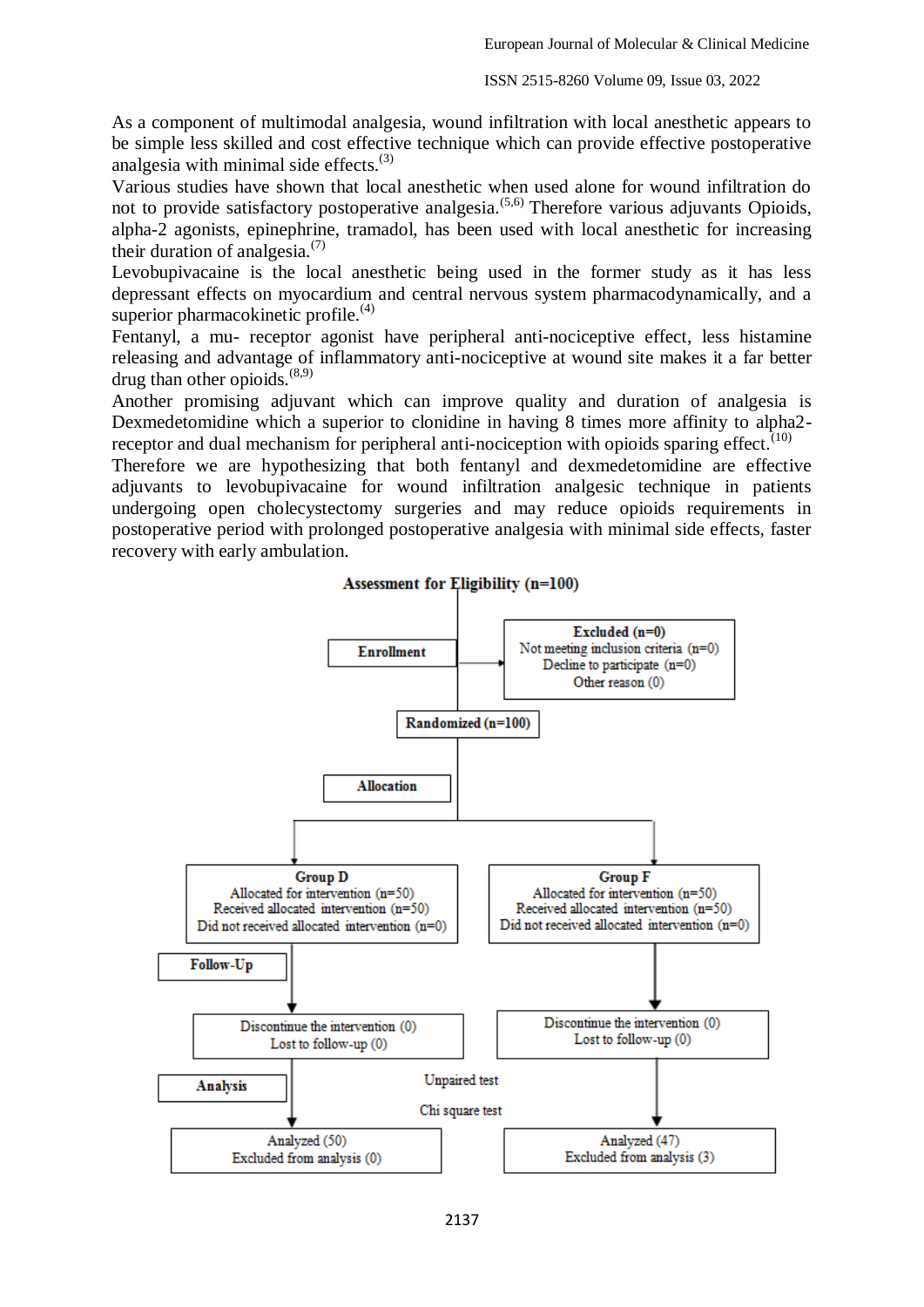### **MATERIAL AND METHOD**

A prospective randomized controlled and double blinded study was done with well informed and written consent on 100 patients (ASA I & II) for open cholecystectomy surgery in the Department of Anaesthesiology of G.R Medical college & J.A. Group of Hospitals, Gwalior (M.P) after approval of our institutional ethics committee with certificate number 16/IEC-GRMC/2018.

All patients of either gender, aged between 18 to 60 years, BMI 18.5-24.9, with no history of allergy to drugs such as local anesthetics, alpha 2 agonists and opioids were included in the study. Patients with morbid obesity, thromboangitis obliterans, Raynauds disease, pregnancy, on narcotics and corticosteroids, who already have chronic pain and on treatment; pregnancy were excluded from the study.

All patients were evaluated a day before surgery with Routine basic laboratory investigations being done and procedure of general anesthesia explained to all patients. All vital monitors in the operating room such as ECG, noninvasive blood pressure (NIBP), pulse oximetry  $(SPO<sub>2</sub>)$ , and end-tidal carbon dioxide ( $ECO<sub>2</sub>$ ) were connected. For intraoperative monitoring, patient was premedicated with injection Ranitidine 50 mg IV, injection Ondansetron 4 mg IV were given, IV injection midazolam 0.05 mg/kg and injection glycopyrrolate 0.004 mg/kg. The patient was preoxygenated with 100% oxygen for 3 min and induced with Injection Fentanyl 2mcg/kg IV, Injection Propofol 2 mg/kg IV and injection succinylcholine 2 mg/kg IV and intubated using appropriate-sized endotracheal tube and bilateral equal air entry was confirmed by auscultation and  $ECO<sub>2</sub>$  monitoring. Anesthesia was maintained with nitrous oxide: oxygen 5:3, sevoflurane 1-2 volume% and injection atracurium 0.1 mg/kg IV. This standard general anesthetic technique was used for all patients. Anesthesiologist which is not a part of study prepared the drug solution where total volume was standarlizedto 25 ml for every patient.

Postoperative analgesia was assessed via VAS score & rescue analgesic was given with injection Tramadol 1mg/kg on demand or whenever VAS >3 over 24 hour period.

| <b>Groups</b> | <b>Local anesthetic</b> | <b>Adjuvants</b>                          | <b>Total drug volume</b> |
|---------------|-------------------------|-------------------------------------------|--------------------------|
| <b>GROUP</b>  | 0.5%LEVOBUPIVACA        | <b>DEXMEDETOMIDINE</b>                    | $25 \text{ ml}$          |
| $D(n=50)$     | INE(20ml)               | $(1 \text{mcg/kg}) + 0.9 %$ normal saline |                          |
| <b>GROUP</b>  | 0.5%LEVOBUPIVACA        | FENTANYL $(1 \text{mcg/kg}) + 0.9 \%$     | $25 \text{ ml}$          |
| $F(n=50)$     | INE(20ml)               | normal saline                             |                          |

At the end of procedure, operating surgeon was requested to infiltrate the study drug at the wound site subcutaneously and patients were reversed with injection neostigmine 0.08 mg/kg and injection glycopyrrolate 0.01 mg/kg IV and extubated on meeting the standard extubation criteria. The following parameters were noted by a third anesthesiologist who had not participated in preparing the drug.



Number of patients requiring rescue analgesia during the first 24 h after surgery was recorded. PR, NIBP, and RR were recorded at baseline, intraoperatively, just before wound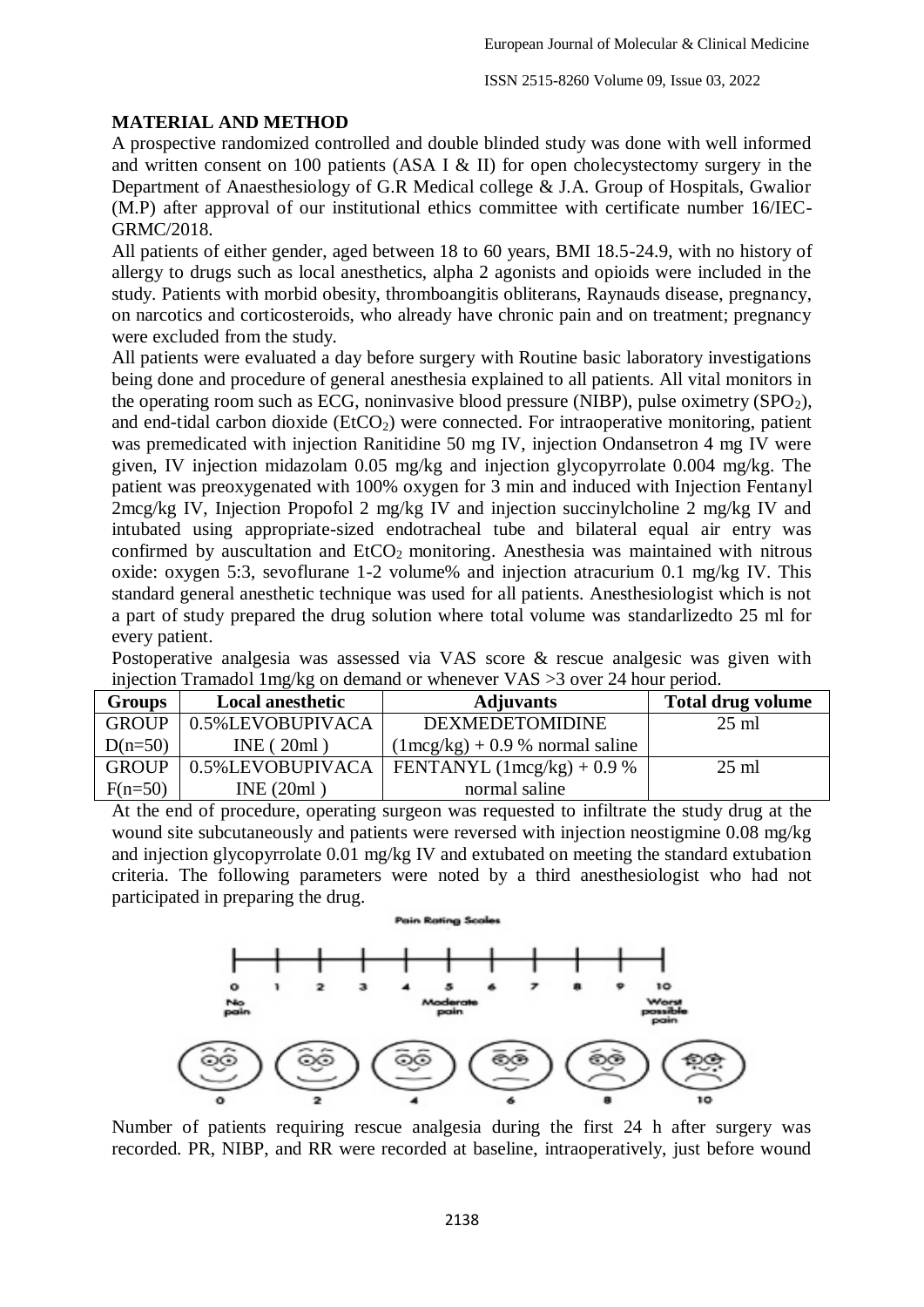ISSN 2515-8260 Volume 09, Issue 03, 2022

infiltration and postoperatively at PACU arrival and then at 30 min, 1, 2, 3, 4, 6, 12, and 24 hr. Other drug related side effects were also assessed postoperatively.

Depending on the subjective response, quality of analgesia was assessed using

4-point categorical scale by asking patients about "How effective was your medication in relieving your pain over the last 24 h?" with responses:  $1 =$  excellent,  $2 =$  good,  $3 =$ satisfactory,  $4 =$  poor, and  $5 =$  very poor. All the observations and particulars of each patient were recorded in a proforma.

For sample size calculation, we conducted a pilot study on 10 patient in each group for the drug Dexmedetomidine and Fentanyl. We found that Mean Time for Rescue Analgesia for Group D is 24.8 hours with Standard Deviation 0.98 hours while for the Group F Mean Time for Rescue Analgesia was 11.2 hours with Standard Deviation 2.7 hours. Considering 5% alpha error and 80% power of test using formula

 $n = (Z_{\alpha/2} + Z1 - \beta)^2 2S^2 / d^2$ where,  $Z_{\alpha/2} = 1.96$  $Z1 - β = 0.84$  $S^2 = 74.2536$  $d = 13.6$  $n = 49.35$  approx. 50

So in each group 50 patients were taken. Total sample size for the study is 100 patients.

Mean and Standard Deviation were calculated in each group. Mean between the 2 groups were compared using independent t-test. To see the association for the variables in Group D and Group F with sex and ASA grade chi-square test were applied.

Bar diagram were prepared to show the graphical representation of the data. P- value was calculated at 5% level of significance.

The information collected on the study was recorded in a schedule and computerized in Microsoft Excel 2007 software according to defined variables. Data analysis was done by SPSS-26 statistical software and results were transferred on predesigned classified tables

### **RESULTS**

The characteristics of the two groups were comparable with respect to age, weight, height, ASAclassification, and gender. The mean PR, DBP, SBP and MAP at different time intervals showed no significant difference among the two groups  $(p>0.05)$ . In our study mean duration of analgesia (mean  $\pm$  SD) among the two groups were (20.95  $\pm$  5.39 hours) in Group D as compared to (**11.39 ± 3.67 hours**) in Group F over 24 hour period postoperatively. Among both the adjuvants Dexmedetomidine is found superior to Fentanyl and this difference was highly significant ( $p=0.000$ ). Mean VAS Scores of Group D were lower than Group F at all specified time intervals (1,2,3,4,6,12,24 hours) and this difference was significant at 1 hr (**p=0.022**) and highly significant (**p=0.000**) at 2,3,4,6,12,24 hours respectively mean time to first rescue analgesia was significantly higher in Group D (**20.95 ± 5.39 hr**) as compared to Group F  $(11.39 \pm 3.67 \text{ hr})$  which was highly significant  $(p=0.000)$ . Total dose of rescue analgesic consumed in the postoperative period in our study was significantly higher in Group F (**65.26± 18.01mg**) in comparison to Group D (**76.60± 25.14 mg**) with (**p=0.011**). In our study Quality of Analgesia Score was significantly lower in Group D (MEAN**±SD**=1.54**±0.50)** in comparison to Group F (MEAN**±SD=**2.56**±0.64)** (**p=0.000**). No opioid related side effects were noted in our study.

### **DISCUSSION**

In wound infiltration technique our goal is to prevent origin of pain at surgical site and administration of intravenous analgesics or opioids that produce multiple side effects.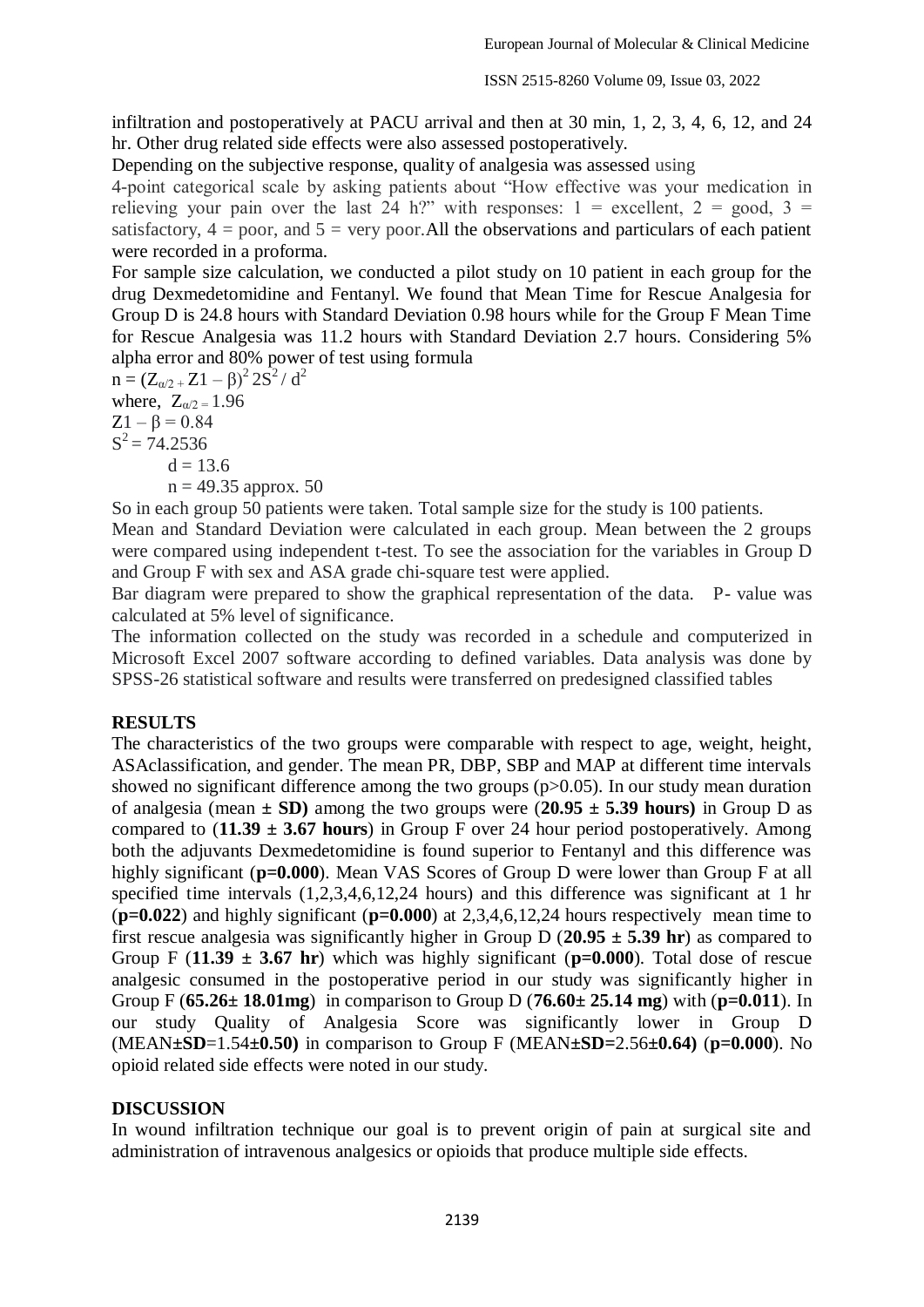The major drawback of using local anesthetics alone for infiltration is their limited duration of analgesia and as open cholecystectomy is upper abdominal surgery so local anesthetic alone does not provide satisfactory analgesia which can hamper lung function postoperatively. Therefore various adjuvants have been studied with local anesthetics for increasing their duration of analgesia.

In our study, we compared the postoperative analgesic effects of 0.5% Levobupivacaine with adjuvants Dexmedetomidine and Fentanyl as single shot wound infiltration following open cholecystectomy surgery.

Athar M. et al performed a review study to assess Levobupivacaine (S-) efficacy and found that it has decreased toxicity profile, less myocardial and CNS depressant effect with superior pharmacokinetic profile than Bupivacaine. In our study dose of 0.5% Levobupivacaine used is 100mg as we did not measure plasma concentration of given local anesthetic and keeping in view the probability of higher concentration reaching systemically toxic levels and lower concentration being ineffective.

Various studies such as Arora R. et al suggests that opioids have peripheral anti-nociceptive effect and advantage of inflammatory anti-nociception at wound site which is also supported by a study conducted by Bhandari G. et al. In our study Fentanyl(1mcg/kg) is used as an adjuvant as it has less histamine releasing property, cardiostable and independent peripheral antinociception effect.

Another adjuvant which we used in our study is Dexmedetomidine (1mcg/kg) an alpha-2 agonist due to its more alpha-2 selectivity than clonidine and dual mechanism for peripheral antinociception which is also supported by Luan H. et al and Agrawal N. et al. Peripherally it primarily acts by inducing vasoconstriction at infiltration site which delays absorption of local anesthetic thereby prolonging its effect and secondly by direct inhibition of peripheral nerve activity and thus inhibiting transmission of pain.

One of the major limitations of our study was that the follow up of patients was only till 24 hours postoperatively. Therefore we have excluded 3 patients from Group D in final analysis of the result.

Other limitation of our study is investigator's inability to objectively quantify and evaluate postoperative pain, which being a subjective experience. There was no group receiving Dexmedetomidine and Fentanyl by intravenous administration for the evaluation of central action of these drugs.

Our study also had few advantages which are worth mentioning. First, only elective open cholecystectomy surgeries and same operating team of surgeons were included in our study to avoid various confounders like type, nature and duration of pain associated with different type of surgery and different incision size of surgeons.

### **CONCLUSION**

Both Dexmedetomidine and Fentanyl can be effectively used as an adjuvant to produce desired results. However, mean duration of analgesia in Group D is found superior to Group F with significantly less mean rescue analgesic requirement and better patient satisfaction with no incidence of any serious/life threatening adverse effect reported in any of the groups.

| Variable                 | <b>Group D</b><br>$N - 50$<br>$(Mean \pm SD)$ | <b>Group F</b><br>$N - 50$<br>(Mean±SD) | <b>P</b> value |
|--------------------------|-----------------------------------------------|-----------------------------------------|----------------|
| Age (Years)              | $41.76 \pm 12.70$                             | $41.64 \pm 11.31$                       | $P=0.960$      |
| <b>Sex (Male/Female)</b> | 13/37                                         | 12/38                                   | $P=0.817$      |

#### **OBSERVATION AND RESULTS Table 1: Demographic Profile**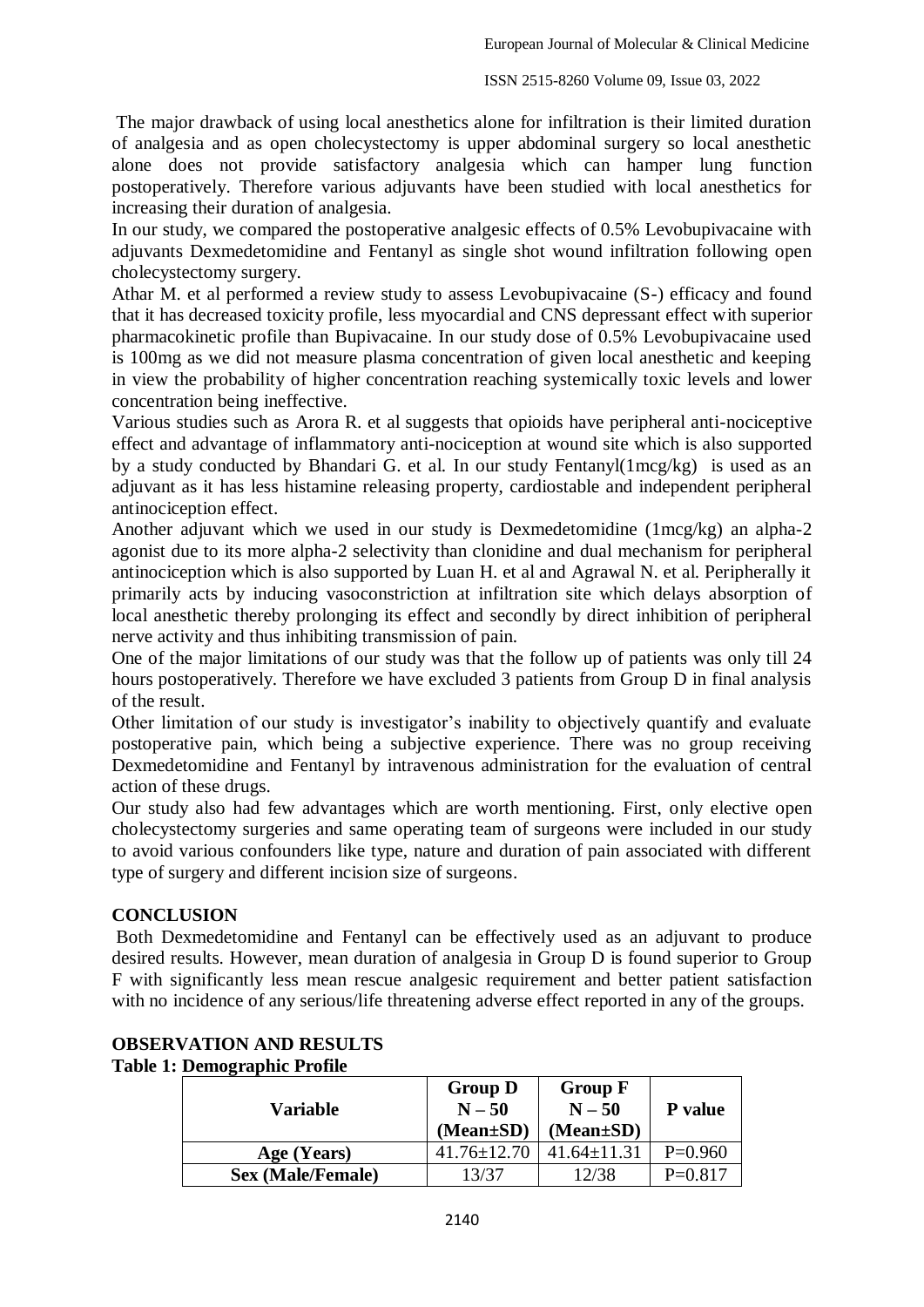| ISSN 2515-8260 Volume 09, Issue 03, 2022 |  |  |  |
|------------------------------------------|--|--|--|
|------------------------------------------|--|--|--|

| <b>ASA Grade (I/II)</b>          | 25/25            | 27/23                      | $P=0.688$ |
|----------------------------------|------------------|----------------------------|-----------|
| BMI                              | $20.81 + 1.77$   | $20.54 \pm 1.83$           | $P=0.447$ |
| <b>Duration of Surgery (Min)</b> | $47.52 \pm 8.27$ | $44.94 \pm 7.87$   P=0.113 |           |

Table 1 shows the demographic profile of study participants according to Age, Sex, ASA Grade, BMI and Duration of surgery. Both the groups were comparable in terms of demographic profile with female preponderance and was statistically insignificant (p>0.05).





**Table:2 Postoperative VAS Score at Different Time Intervals in both the Study Groups**

| S.NO | <b>TIME</b> | <b>Group D</b>  | <b>Group F</b>  | <b>P VALUE</b> |
|------|-------------|-----------------|-----------------|----------------|
|      | (HOURS)     | (MEAN±SD)       | (MEAN±SD)       |                |
|      | 0PQ         | $0.00 \pm 0.00$ | $0.00 \pm 0.00$ | <b>NA</b>      |
|      | 15 PO       | $0.00 \pm 0.00$ | $0.00 \pm 0.00$ | <b>NA</b>      |
|      | 30 PO       | $0.00 \pm 0.00$ | $0.00 \pm 0.00$ | ΝA             |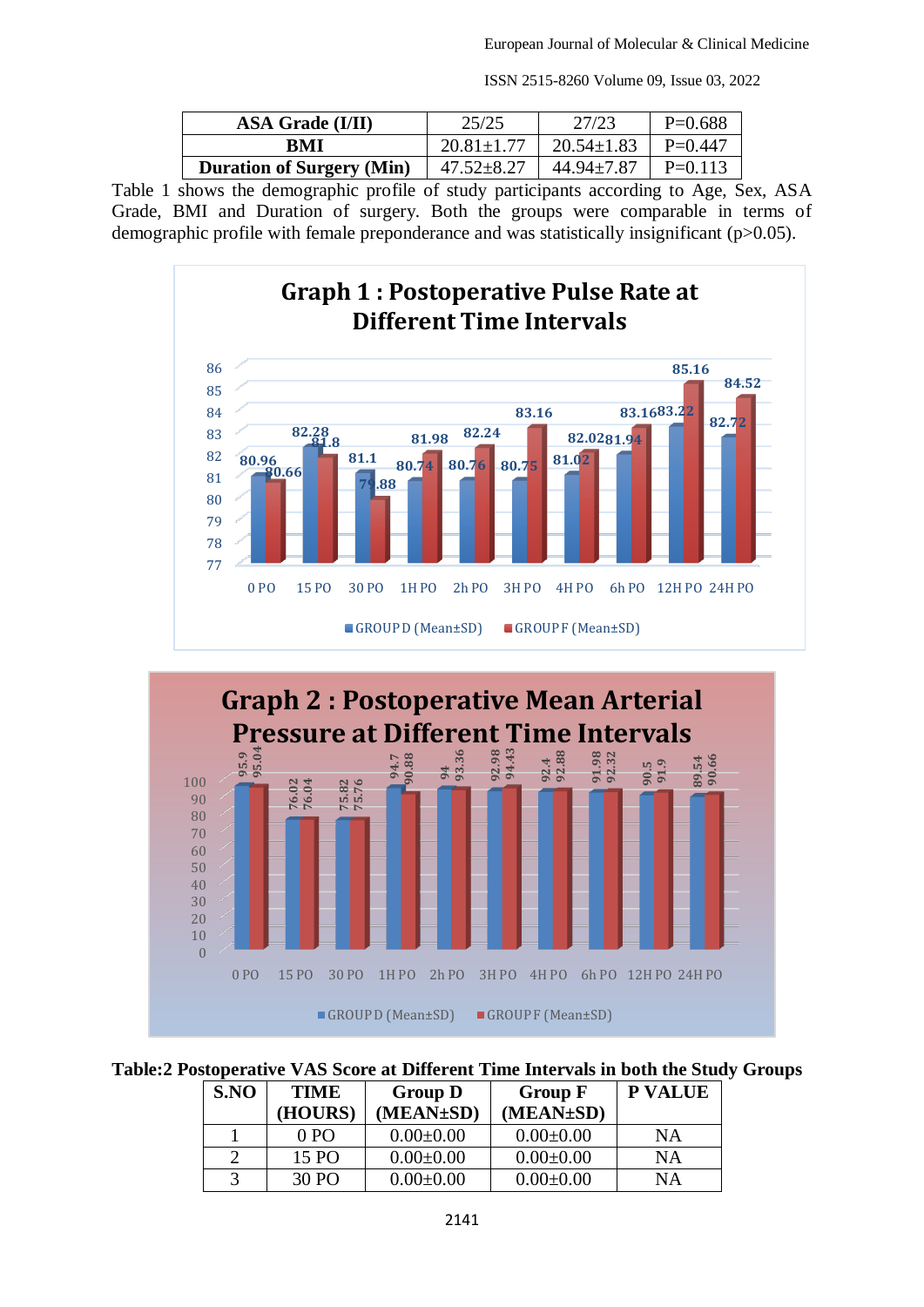| 4  | 1H <sub>PO</sub> | $0.00 \pm 0.00$ | $0.10\pm0.30$   | 0.022     |
|----|------------------|-----------------|-----------------|-----------|
| 5  | 2HPO             | $0.00 \pm 0.00$ | $0.64 \pm 0.52$ | 0.000     |
| 6  | 3H <sub>PO</sub> | $0.06 \pm 0.24$ | $1.44 \pm 0.50$ | 0.000     |
|    | 4HPO             | $0.10 \pm 0.41$ | $2.18 \pm 0.38$ | 0.000     |
| 8  | 6HPO             | $0.56 \pm 0.61$ | $2.98 \pm 0.42$ | 0.000     |
| 9  | 12HPO            | $2.14 \pm 0.75$ | $3.84 \pm 0.37$ | 0.000     |
| 10 | <b>24HPO</b>     | $1.86 \pm 0.67$ | $2.62 \pm 0.63$ | $0.000\,$ |

ISSN 2515-8260 Volume 09, Issue 03, 2022



### **REFERENCES**

- 1. Joshi GP, Ogunnaike BO. Consequences of inadequate postoperative pain relief and chronic persistent postoperative pain. Anesthesiology Clinics of North America. 2005 Mar; 23(1): 21-36. DOI: 10.1016/j.atc. 2004. 11.013.
- 2. Postoperative pain management in pediatric patients by Dr R P Ghedoo
- 3. Scott NB Wound infiltration for surgery, Anaesthesia, 2010, vol. 65 Suppl.1(pg. 67-75)
- 4. Athar M, Ahmed SM, Ali S, Siddiqi OA. Levobupivacaine: A safer alternative. J Curr Res Sci Med 2016;2:3-9
- 5. Abigail Whiteman, MA MB BChir FRCA, Sanjay Bajaj, MD DNB FRCA, Maan Hasan, MB ChB DA FRCA, Novel techniques of local anaesthetic infiltration, Continuing Education in Anaesthesia Critical Care & Pain, Volume 11, Issue 5, October 2011, Pages 167–171
- 6. Jyothi, B & Govindaraj, Kirthiha & Pratishruthi, & Shaikh, SafiyaI. (2017). Comparison of analgesic efficacy of levobupivacaine, levobupivacaine and clonidine, and levobupivacaine and dexmedetomidine in wound infiltration technique for abdominal surgeries: A prospective randomized controlled study. Indian Journal of Pain. 31. 127. 10.4103/ijpn.ijpn\_20\_17
- 7. Kirksey MA, Haskins SC, Cheng J, Liu SS. Local Anesthetic Peripheral Nerve Block Adjuvants for Prolongation of Analgesia: A Systematic Qualitative Review. PLoS One. 2015;10(9):e0137312. Published 2015 Sep 10. doi:10.1371/journal.pone.0137312